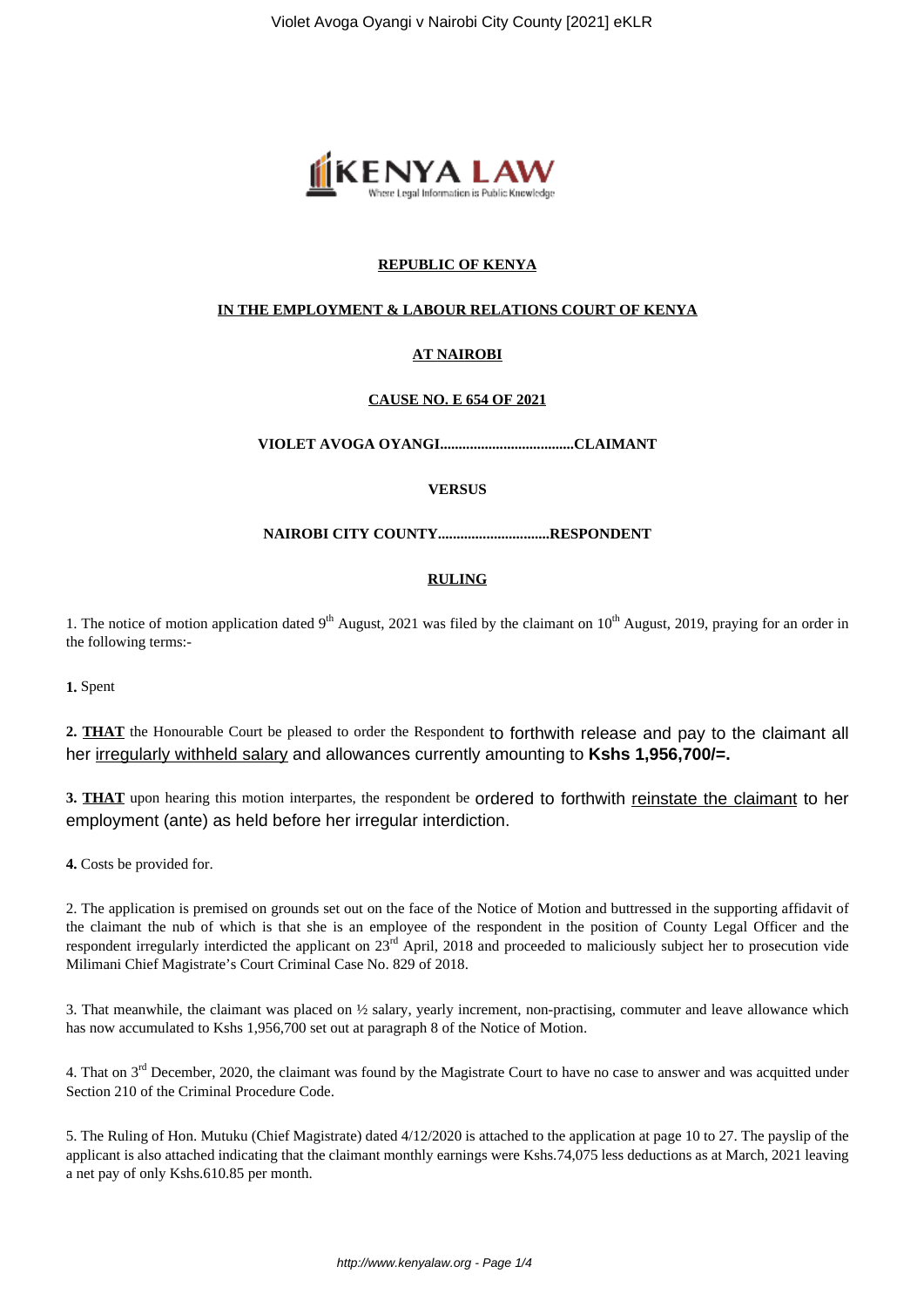6. That the respondent continues to withhold the claimant's salary for no justifiable cause despite four (4) formal demand letters by the claimant to the respondent three(3) years after interdiction and 8 months after acquittal.

7. That the conduct by the respondent has embarrassed the claimant and her family financially and that there is no prejudice the respondent is likely to suffer if the orders are granted.

8. The respondent filed a replying affidavit sworn to by **Abweo Erick Odhiambo** acting County Solicitor who deposes that the suit was filed prematurely, is a non-starter and an abuse of Court process.

9. That the interdiction was to pave way for the respondent to carry out investigations.

10. That the prosecution was done by the state based on available evidence and was not maliciously instigated by the respondent.

11. That the claimant did not avail a copy of the judgment of the magistrate to the Human Resource Department of the respondent to be acted upon after his acquittal.

12. That the claimant has not exhausted all internal mechanisms to request for consideration for reinstatement and payment of the amounts due.

13. That had the judgment acquitting the claimant been received, same would have been debated by the County Public Service Board and a decision made by the Human Resource Department.

14. That the sum of Kshs 1,956,700 claimed is subject to statutory deductions and that can't be paid in full.

15. That the application lacks merit and it be dismissed.

16. The parties filed written submissions and the issue for determination is whether the applicant has satisfied the requirement for grant of a mandatory injunction to cancel the interdiction and reinstate the monthly salary of the claimant.

17. From the facts presented by both parties, it is apparent that the claimant was interdicted on ½ pay pending conclusion of a criminal case instituted against the claimant in Milimani Criminal Case No. 82 of 2018.

18. It is without a doubt that the case was prosecuted and the claimant acquitted by the Court by a ruling dated 4<sup>th</sup> December, 2020 attached to the application for no case to answer in terms of Section 210 of the Criminal Procedure Code.

19. Despite attachment of the Ruling of the Magistrate's Court, the respondent mischievously continues to deny knowledge, receipt, and or existence of the Ruling of the Court acquitting the claimant which was apparently served on them.

20. The Court is of the finding that the respondent lacks any stint of good faith in this matter and the defence advanced against this application is hollow and devoid of any merit at all.

21. In Industrial Court of Kenya at **Nairobi Cause No. 747 of 2014, [2014] eKLR, Fredrick Saundu Amolo -vs- The Principal Namanga Mixed Day Secondary School and 2 Others**, the Court held that:-

*"Therefore before an interdiction can be found to be valid, the same must be based on fair reasons and must be implemented pursuant to fair procedure. This is what can be cited as the 3 – dimension criteria:-*

*(i) First the employer must have a justifiable reason to believe the employee has engaged in serious misconduct to form what is commonly called a prima facie case.*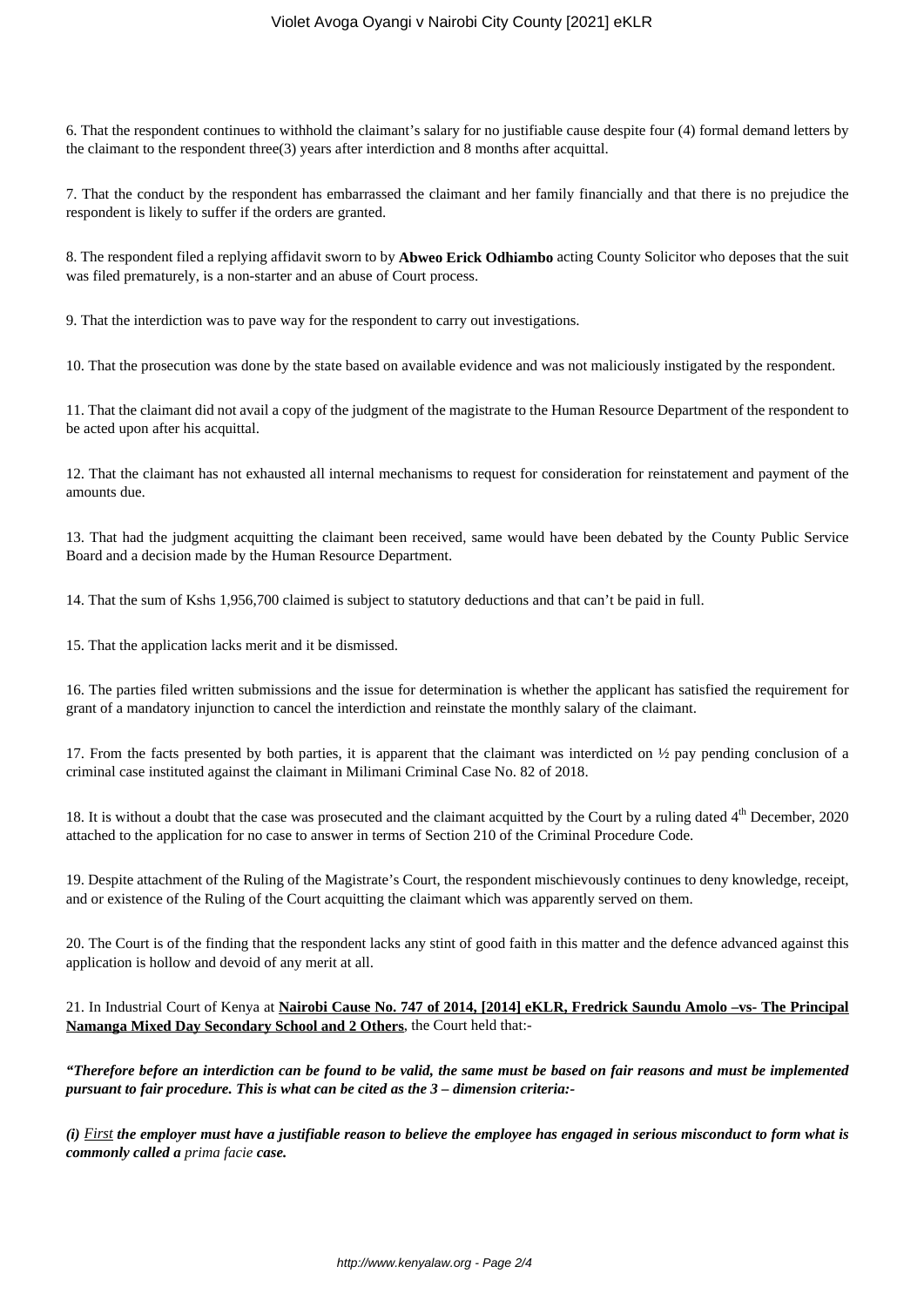*(ii) Secondly, there is some objectively justifiable reason to deny the employee access to the work place based on the integrity of any pending investigation into the alleged misconduct or some relevant factor that would place, the investigation or the interest of the affected parties in jeopardy.*

*(iii) Thirdly***,** *the employee is given the opportunity to state his case or be heard before any final decision to interdict is made."*

22. The respondent has not indicated that there is any pending investigation and/or contemplated disciplinary action against the claimant since her acquittal on  $4<sup>th</sup>$  December, 2020.

23. As at the time of filing this application, the claimant had been on interdiction for a period of three (3) years and over 8 months had lapsed since she was acquitted.

24. There is clear evidence that the claimant notified the respondent of the acquittal vide three (3) demand letters but the respondent did not take any action to resolve the hiatus. The conduct is manifestly unreasonable, unjust, and oppressive considering the circumstances of the case at this stage.

25. The applicant has satisfied the triple requirements for grant of mandatory injunction set out by the Court of Appeal in **Nguruman Limited –vs- Jan Bonde Nielsen & 2 Others CA No. 77 of 2012 (2014) eKLR** in that he has established a *prima facie* case with a probability of success; that he has suffered and continues to suffer irreparable injury that could not be remedied by an award of damages in the due course and that the balance of convenience is overwhelmingly in favour of grant of the mandatory injunction. The threshold of the triple requirements is more onerous in the case of a mandatory injunction such as the one prayed for in this case.

26. The Court is satisfied that the applicant has satisfied the triple requirements to the required standards.

27. Accordingly, the application is granted and the following orders made:-

(i) *The respondent is to forthwith release and pay to the claimant all her irregularly withheld salary and allowances currently amounting to Kshs 1,956,700 payments less statutory deductions.*

*(ii) That the interdiction of the claimant by the respondent is set aside forthwith and the claimant is reinstated to her employment* Cadre as held before her irregular interdiction.

*(iii) The costs be in the cause.*

# **DATED AND DELIVERED AT NAIROBI (VIRTUALLY) THIS 16TH DAY OF DECEMBER, 2021.**

#### **Mathews N. Nduma**

#### **Judge**

#### **Appearances**

Ngugi B.G. & Co. Advocates for the claimant

Karanja and Partners Advocates for the Respondent

Ekale –Court Assistant.